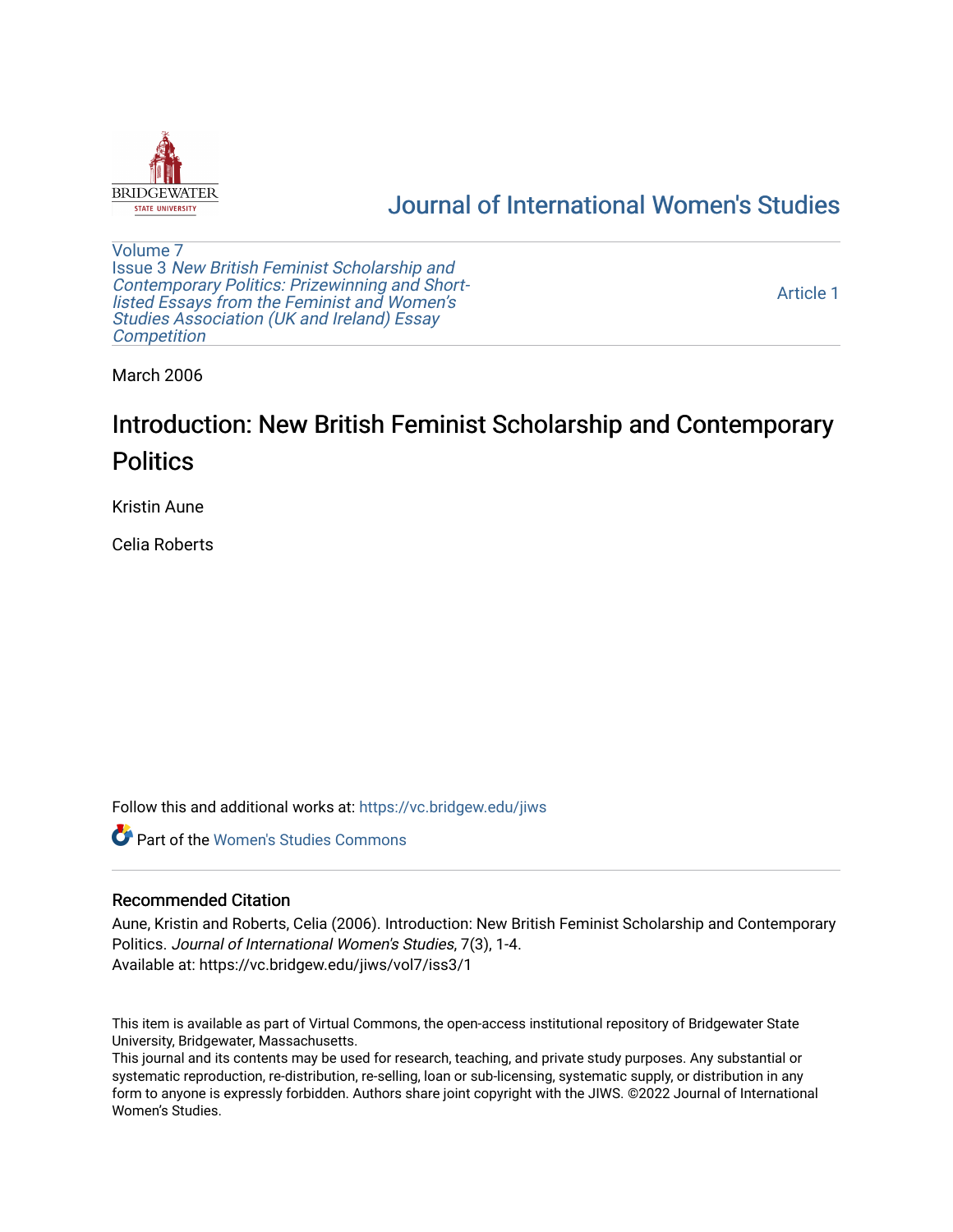This journal and its contents may be used for research, teaching and private study purposes. Any substantial or This journal and its contents may be used for research, reading and private study parposes. Any substantial or<br>systematic reproduction, re-distribution, https://www.https://www.https://www.https://www.https://www.https:// to anyone is expressly forbidden. ©2006 Journal of International Women's Studies.

#### **Introduction**

## Kristin Aune<sup>1</sup> and Celia Roberts<sup>2</sup>

This issue contains winning and short-listed entries from the Feminist and Women's Studies Association's 2004 annual essay competition. The competition was established to encourage a new generation of feminist scholars and to provide a prize and space for publication for student writing that is innovative, interdisciplinary and grounded in feminist theory and practice. The prize is £200 and a year's membership of the FWSA. This year's winner in the postgraduate category was Karin Webster, and in the undergraduate category, Sara Howe. The other papers published here are the five runners up.

The publication of this issue provides a suitable forum to remark on the contemporary nature of 'young' academic feminism in the UK context. In the UK, articulations about the demise of feminism and young women's complicity in this are ubiquitous. Whether uttered in journalistic comment, through the (implicit feminism-isover) Girl Power rhetoric of popular culture in which the goals of feminism are considered satisfied by contemporary consumer culture, or by established feminist scholars, young women are regularly proclaimed dissociated from feminism.<sup>3</sup> Sometimes they are perceived in generational terms as the rebellious, ungrateful daughters of their purer feminist mothers, as the watered-down third wavers who unthinkingly combine botox and birth control or pole dancing with politics.<sup>4</sup> Young women's lack of involvement in student feminist politics is also bemoaned, when factors entirely other than disinterest in feminist or women's issues are responsible. The decline of traditional student feminist politics is more due to the changing nature of higher education, the loss of the grant and students' need to get part-time jobs to support themselves. And the other side of the story remains, that the National Union of Students' Women's Campaign is alive and kicking, the student-run yearly FEM conferences a recent, and welcome, arrival**.** The demise of undergraduate women's studies in the UK is sometimes associated with young women's lack of interest, when complex high-level management decisions at higher education institutions, poor marketing at secondary and post-16 level, and a push towards more obviously career-oriented degrees bear more responsibility.

And often, when young women do and say all the 'right' things, it's still not enough. Young academic women are considered just that – young. Unlike their feminist foremothers (who, ironically, started their academic careers on the whole far less qualified than today's young scholars), their expertise is considered insufficient. The difficulty of taking young academic women seriously: often lacking tenure or PhDs, their early jobs are short-term contracts for periods as short as nine months or they are sessional lecturers paid by and for the hour they teach. And we must not forget that the demise of undergraduate women's studies also represents fewer jobs for young feminist

 $\overline{a}$ 

<sup>&</sup>lt;sup>1</sup> Kristin Aune is Senior Lecturer in sociology at the University of Derby. She would like to acknowledge Louise Livesey's contribution to some of the ideas about young women and feminism that appear in the earlier part of this introduction.

 $2^2$  Celia Roberts is Lecturer in sociology at Lancaster University.

<sup>&</sup>lt;sup>3</sup> McRobbie (2005) is a recent example of this. For a longer critique and discussion of the central issues see Looser & Kaplan 1997.

 $4$  See Tyler 2005 for an analysis of media representations of contemporary feminists as narcissistic.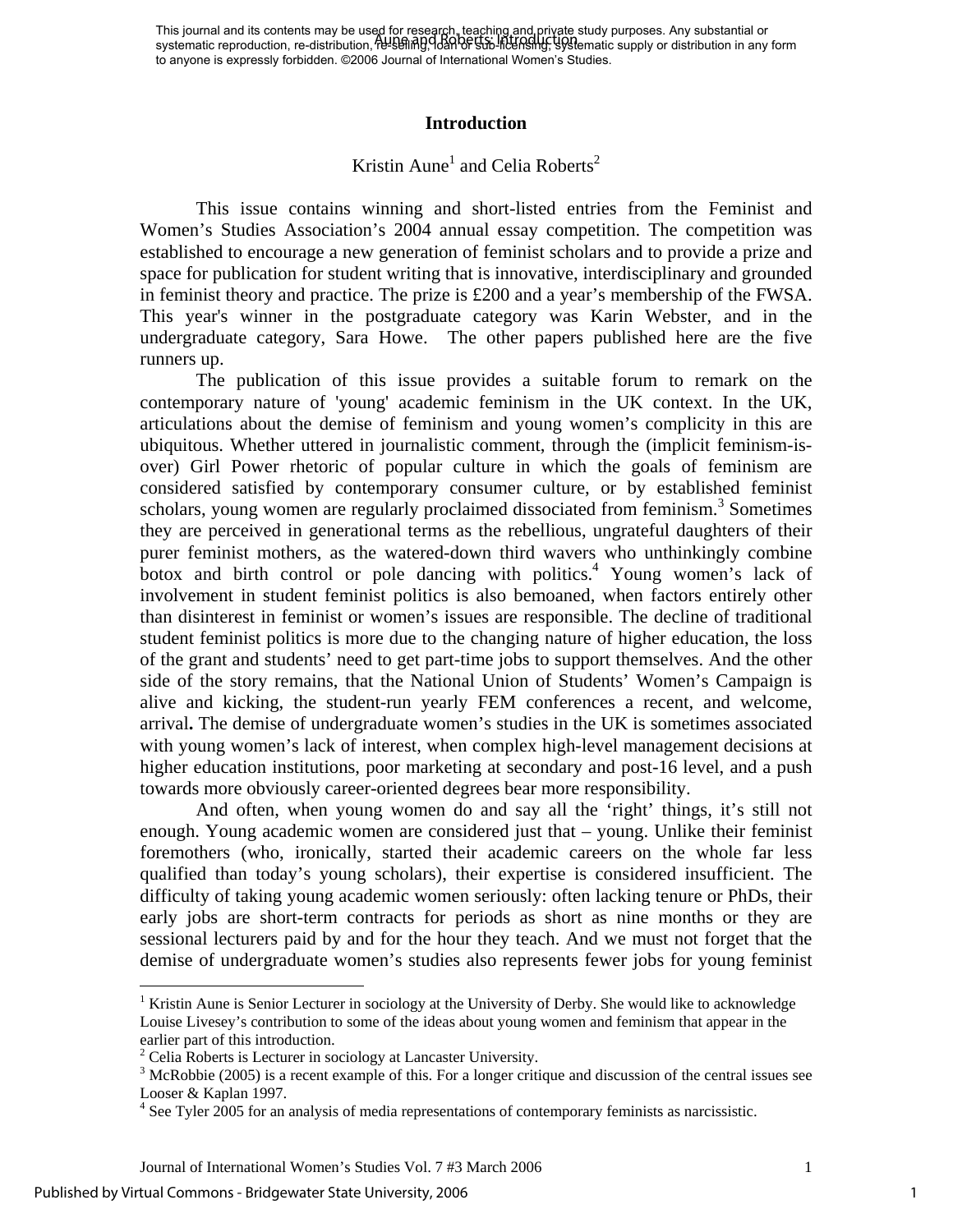scholars, many of whom are trained in a field we can no longer find employment in. The creativity involved in repositioning oneself into another discipline is familiar to many of us. Becoming published has become harder in these days when the RAE is all-important and publishers even more likely to decline proposals based on Ph.D. theses in preference for marketable text books written by more established figures.

It is both surprising and regrettable that young feminists are criticized when held back by structural issues beyond their power to change. These structural factors, strengthened by those questioning our academic feminist legitimacy, position – even silence - young academic women as less than legitimate despite our desire to continue, and pioneer in new areas of, feminist scholarship.

The FWSA has an important role to play in supporting new and young feminist scholars, and to continue to promote the vibrancy of feminist scholarship and women's studies as a discipline. Indeed, the organization is predominantly run by younger and more junior women, providing excellent opportunities for the development of skills and networking. Our members are also increasingly younger scholars: in 2004-5 we gained 85 new members, 62 of whom are students. The FWSA's postgraduate seminar series has been one of our most successful ventures in recent years in recruiting student members and working to develop the postgraduate feminist community. Postgraduate students at the London School of Economics and the Universities of Lancaster and York organized three linked day seminars in 2004-5, all of which were extremely successful events. These seminars focused on the future of women's studies, sexuality and identity, and feminism and fashion. The most recent postgraduate seminar, 'From Pornography to Politics', organised by a group of young feminist academics at the University of Newcastle, revisited a core topic of feminist scholarship and activism in the 1980s and beyond.

It is not just postgraduates in gender and women's studies and junior employed academics who continue to demonstrate a strong focus on the core concerns of feminist and women's studies. As evidenced by the essays published here, undergraduate students are working on feminist topics, with feminist methodologies and theories, in diverse disciplines including English literature, history, politics, philosophy, sociology, law, and cultural and media studies. The popularity of gender and feminist modules within such disciplinary locations is a significant phenomenon that belies the suggestion that young women are not interested in feminist issues.

#### *The essays*

 The FWSA is committed to investing in new scholars: indeed, the essays in this volume represent the fruit of some of this investment. The topics covered here show that both undergraduate and postgraduate students continue to be deeply engaged with core issues in feminist theory and politics and in continuing to challenge the nature and extent of feminism itself. Questions are raised here as to what feminism is, what it has to say about significant life questions and contemporary political situations, and how it can grow to fit new generations and new cultural configurations.

Five linking themes run across these essays, namely sexuality, bodies, difference, reproduction and representation. These themes are addressed at numerous levels and sites, ranging from the personal, intimate experience of embodiment to questions concerning national and international level politics. In each case, the writer engages with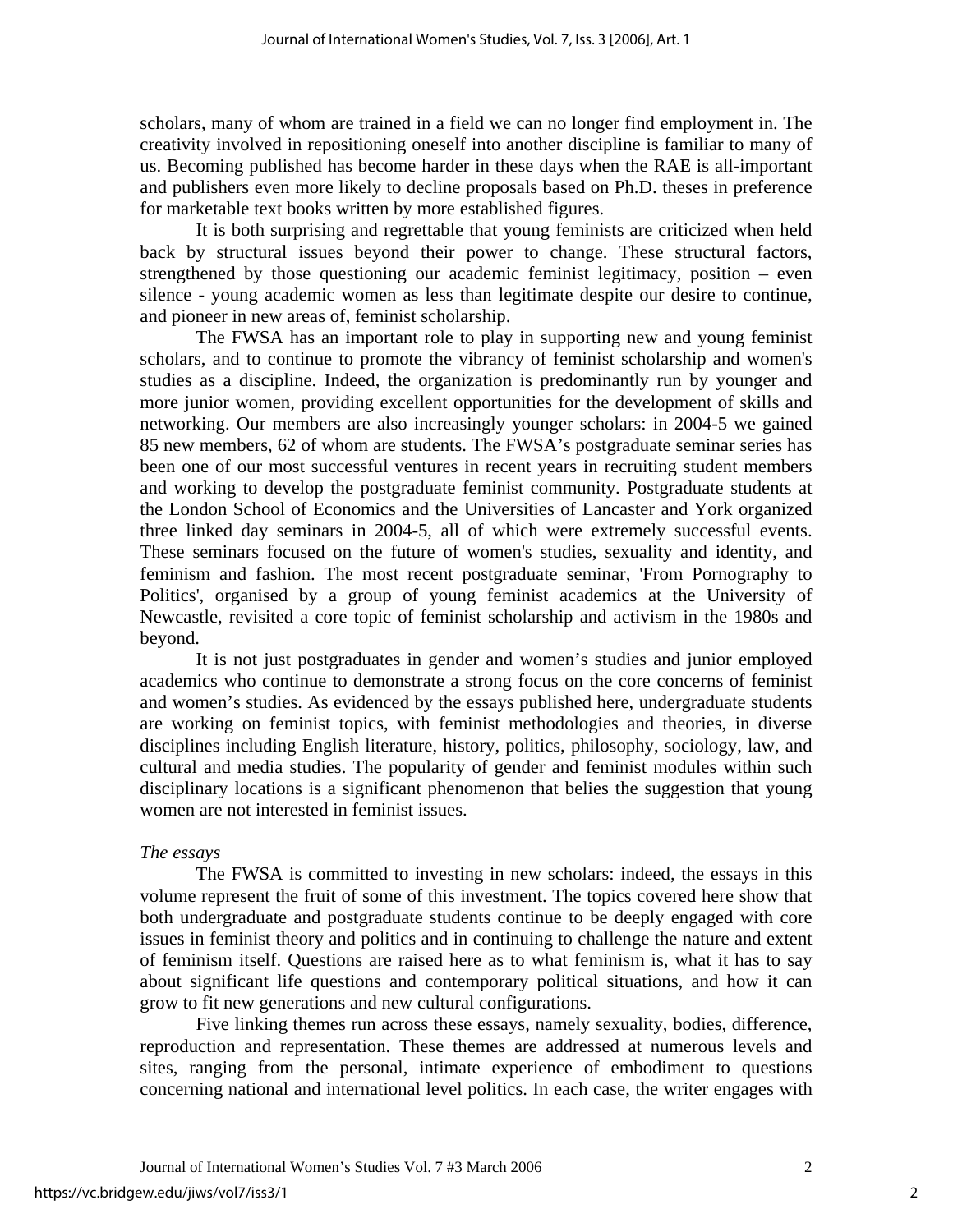existing feminist work in the area and opens up new questions based on empirical examples: life stories and experimental writing (Lobo); legal judgments (Webster); political activism (Rodie); popular culture (Howe); literature (Davies and Evans), and international humanitarian aid (Gurd).

Natasha Lobo's essay is a witty and theoretically informed experimental piece. Her use of lyrics from popular music and humorous personal confessions mediate a contemporary form of *ecriture feminine*. This text takes the reader into a space of youthful feminist embodiment, raising important questions about sexuality, biology, pleasure and anxiety and their relations to normative femininities.

Like Lobo, Sara Howe, Karin Webster and Nicola Rodie all deal with questions of sexuality, bodies and reproduction, but approach these from different disciplinary angles and through other forms of writing practice. In an analysis of the 'motherist' politics of the Argentinean group, the Madres de la Plaza Mayo, Howe asks how women's reproductive bodies and identities as mothers (of disappeared adult children) produces a particular kind of feminist politics. Do these activists produce an exclusionary or essentialist approach to the vexed question of the significance of female embodiment to feminism?

Webster's essay, which analyses two recent legal cases concerning the use of embryos in reproductive medicine, also raises questions concerning women's reproductive bodies. Arguing that British law conceived women's bodies in normative terms (as forms of nature), Webster demonstrates how the labour involved in undergoing IVF is systematically belied in legal debate about new reproductive technologies. IVF, she argues, provides a significant challenge to the normative conception of bodies within contemporary legal discourse.

Rodie's work addresses the representation of women's bodies in popular visual culture. Critically analyzing several episodes from the television sitcom, *Sex and the City*, Rodie argues that the series creates a space for the contemporary single woman living in New York through its creative use of highly sexualized clothing. Mimicking a kind of transvestitism, *Sex and the City* figures contemporary femininity as something that can be played with, enjoyed and transgressed, but that nonetheless signals an underlying 'truth' of female sex/ sexuality.

Questions of representation of a female identity or self are also central to the essays by Rachel Evans and Ceri Davies. Coming from feminist literary studies, Evans and Davies raise conceptual issues through close examinations of literary texts. Evan's essay discusses women's self-representation within the Romantic period, analysing the works of Mary Wollstonecraft and Jane Austen. These writers, she argues, were concerned to represent themselves and other women as capable, rational beings. By so doing, Evans argues, they subverted contemporary gender categories, producing a space for creative questioning of restrictive social norms.

Davies' essay takes these questions into contemporary literature, asking how sexed bodies are represented in Scottish writer Jackie Kay's *The Trumpet.* This novel, about a cross-dressing trumpet player named Joss Moody, explores issues relating to sexual identity, personal and public modes of embodied, gendered performance, and questions of trust, love and loyalty. Davies' astute reading of this novel provides a valuable critical discussion of this important book, exploring in particular the ways in